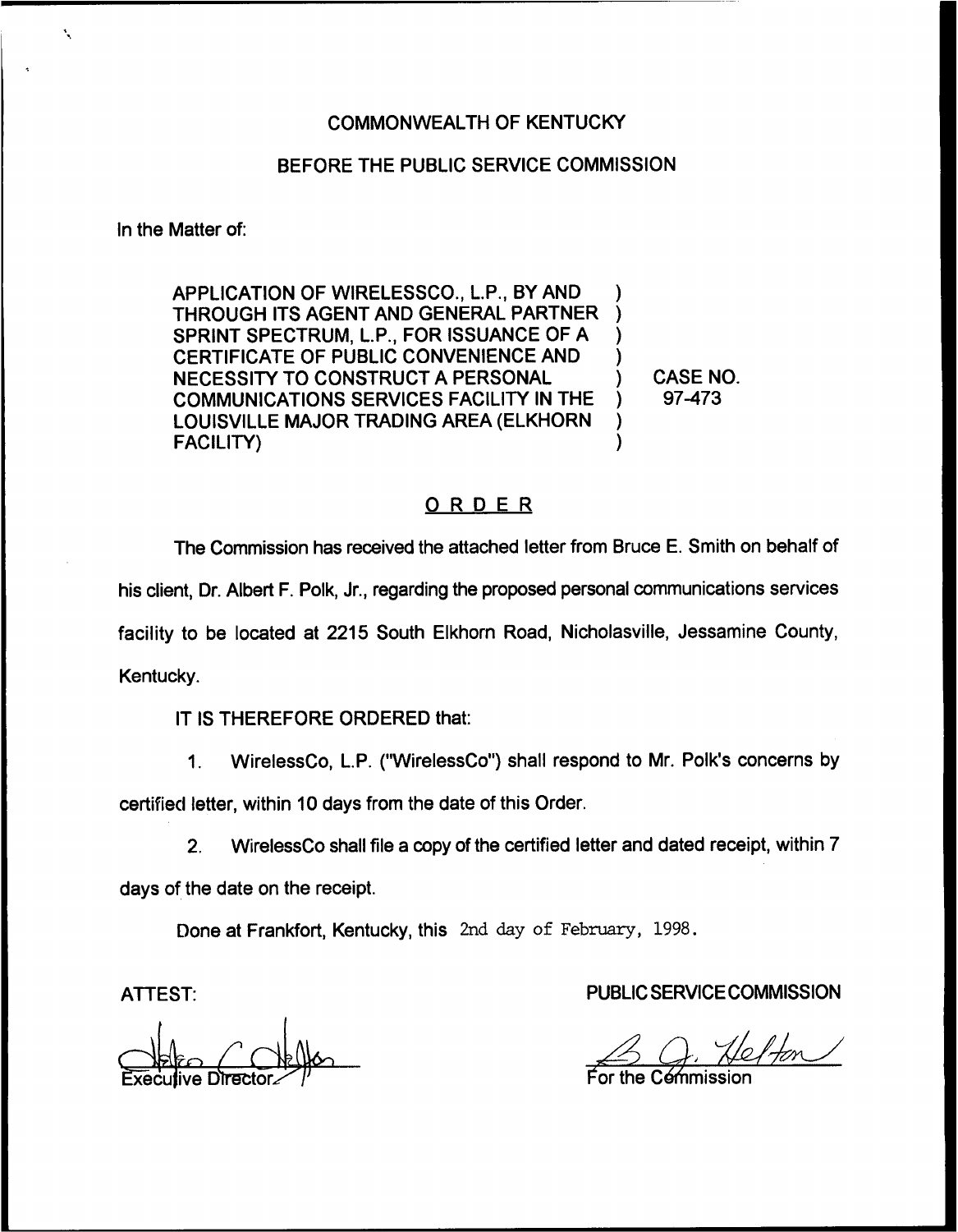**PECEIVED** DOLS

MOYNAHAN, IRVIN & SMITH

NEWBERRY, HARGROVE & RAMBICURE, P.S.C.

ATTORNEYS AT LAW 110 NORTH MAIN STREET NICHOLASVILLE, KENTUCKY 40356 (606) 887-1200 TELECOPIER (606) 885-2307

**PUBLIC** NEWBERRY, HARGROW CARRY BELONG C.<br>2800 LEXINGTON FINANCIAL CERRER 250 WEST MAIN STREET LEXINGTON, KENTUCKY 40507-1743 (606) 231-3700 TELECOPIER (606) 259-1092

NEWBERRY, HARGROVE & RAMBICURE, P.S.C. 232 ST. CLAIR STREET P.O. BOX 782 FRANKFORT, KENTUCKY 40602 (502) 875-3700 TELECOPIER (502) 223-5676

NEWBERRY, HARGROVE & RAMBICURE, P.S.C. 1211 CONNECTICUT AVENUE, N.W., SUITE 300 WASHINGTON, D.C. 20036-2701 (202) 466-3700 TELECOPIER (202) 466-2007

December 23, 1997

BERNARD T. MOYNAHAN, JR. DAVID R. IRVIN BRUCE E. SMITH JAMES H. NEWBERRY JP JAMES E. HARGROVE WILLIAM C. RAMBICURE FORREST W. RAGSDALE, HI BRIAN C. GARDNER DAVID W. REGAN T. RENEE MONTAGUE GARRY A. PERRY DAVID C. TRIMBLE SUSAN C. SEARS MICHAEL D. BAKER STEVEN D. PHILLIPS VICKI L. BROOKS SARAH CHARLES WRIGHT TWYLA S. TRUJILLO RICHARD A. WHITAKER TERRI R. STALLARD CHRISTOPHER D. MILLER RYLAND F. MAHATHEY JEFFREY J. KEUBLER CATHERINE S. WRIGHT

OF COUNSEL: PHILLIP J. SHEPHERD STEPHEN L. MILLER TELISPORT W. PUTSAVAGE

> Ms. Helen Helton Executive Director Kentucky Public Service Commission P.O. Box 615 Frankfort, Kentucky 40602

## $RE:$ Docket No. 97-473 Sprint Spectrum LP

Dear Ms. Helton:

I represent Dr. Albert F. Polk, Jr., who resides at 1269 Standish Way, Lexington, Kentucky 40504. Dr. Polk owns property in Jessamine County, Kentucky, which has a post office address of 5370 Harrodsburg Road, Nicholasville, Kentucky 40356. This farm fronts not only Harrodsburg Road (U.S. 68), but also on the Keen/Troy-South Elkhorn Road (KY 1267).

Dr. Polk's Jessamine County property adjoins land, a portion of which is apparently the proposed site for the construction of a cellular telephone tower. There is a sign posted on same which refers to the aforementioned docket number and Sprint Spectrum, LP,  $\bar{c}/\bar{o}$  Patricia Hogan, 9000 Wessex Place, Louisville, Kentucky 40222.

It is my understanding from discussions with your staff on December 19, 1997, that Sprint's application has not yet been filed. Nonetheless, I was advised that it would not be premature to voice my client's opposition to the construction ofthis tower as unsightly and unnecessary in view ofthe existence of at least three (3) other similar towers in the same general vicinity.

Lastly, it is the primary purpose of this letter to formally request that my client be permitted to intervene as a party to this proceeding. This request for leave to intervene should be considered as one for full intervention.